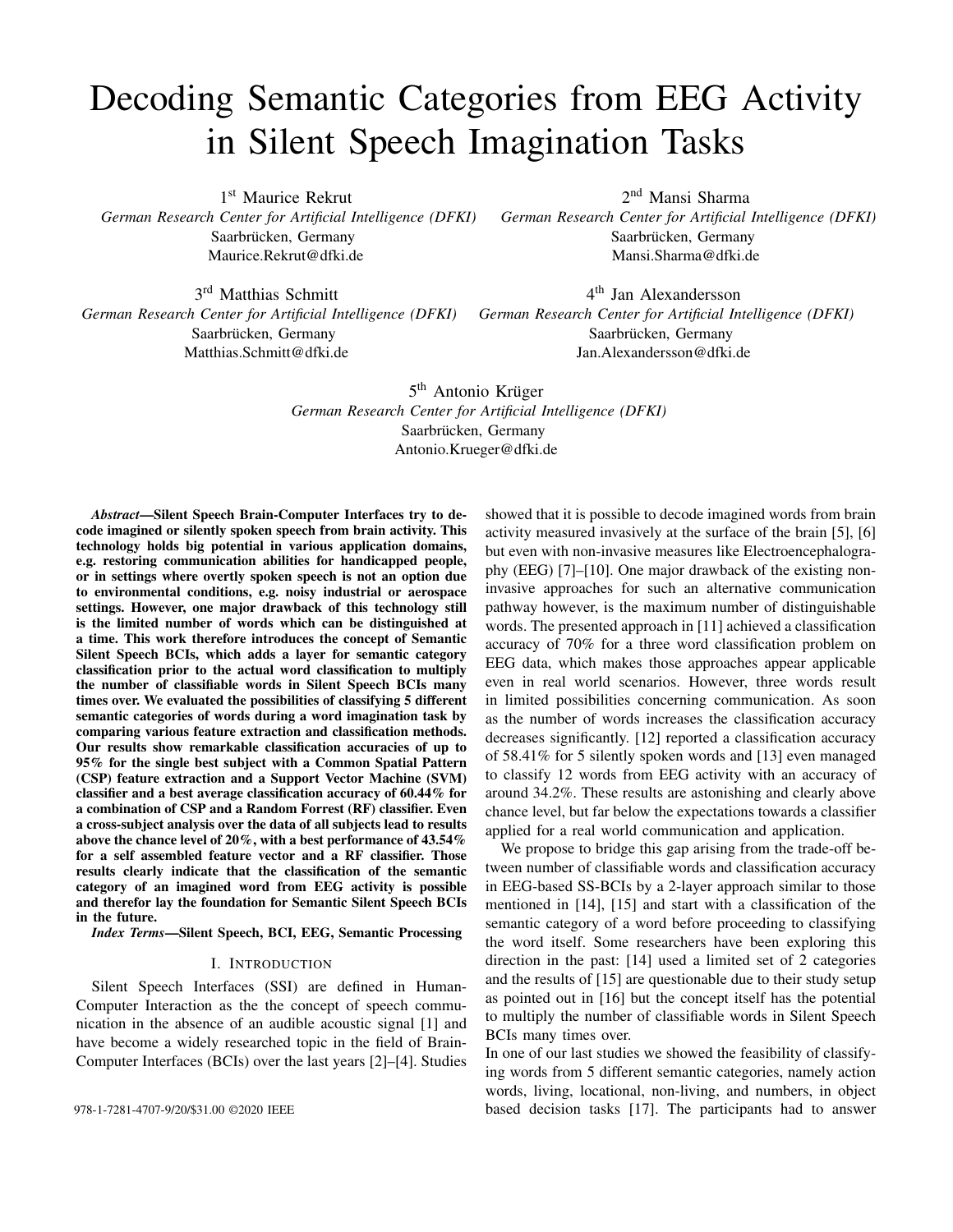simple yes/no-questions concerning the words in order to trigger conscious processing. The results yield a classification accuracy of 84.61% for the single best subject for a Common Spatial Pattern (CSP) feature extraction method and Random Forrest (RF) classifier and 57,29% classification accuracy on average with the same setup. Those results clearly indicated the potential of this method for the use in SS-BCIs. In this study we went one step further and classified semantic categories during actual word imagination in order to prove the feasibility in SS-BCI applications.

With this paper we provide 3 primary contributions to the field of Silent Speech BCIs:

- We introduce the concept of Semantic Silent Speech BCIs which makes use of semantic classification prior to word classification in order to increase the number of detectable words in SS-BCIs.
- We show the feasibility of classifying semantic categories from EEG activity for the first time for 5 different semantic categories during actual word imagination.
- We provide recommendations for the best setup for semantic category detection in SS-BCIs by comparing the performance of different feature extraction and classification methods.

# II. MATERIAL AND METHODS

The goal of this study was to classify semantic categories of imagined words from EEG activity and to compare the results to our previous study for classification of semantic categories in object based decision tasks. [17] This study therefore followed a similar setup and used the same data analysis methods in order to make the results of both studies comparable. The following section gives an overview over the material and methods used and introduces the concept of the Semantic Silent Speech BCI.

## *A. Semantic Silent Speech BCI*

The concept of the Semantic Silent Speech BCI tries to increase the number of distinguishable words of a Silent Speech BCI by integrating a second layer of semantic category classification prior to the actual word classification layer. The idea is based on a study of Huth et al [18] which showed, that it is possible to cluster patterns of similar brain activity for words with the same semantic category while the participants were listening to short stories with those words embedded. Those similar patterns could not only be shown for the individual but also among the brain activity of all subjects which indicates that it might be possible to train a classifier on certain patterns of brain activity for semantic categories and achieve singletrail classification. The main advantage and purpose in the scope of our work however lies on the increased number of words which might be classified by adding this additional semantic layer to Silent Speech BCIs.

Let n be the number of different semantic categories and m be the number of different words equally distributed among those categories in a Silent Speech task. With the additional semantic layer, we can divide the original m-class classification task (resulting from the overall m numbers of words) into a nclass classification task followed by an  $\frac{m}{n}$ -class classification task. Given the fact that the semantic processing in the brain was shown to be present spread over the whole cortex [18] and that imagined speech production mainly evokes the left hemisphere around Wernicke's area [19], the feature space and sources of those two related cognitive processes, speech production and semantic processing, should be separable and provide distinguishable features. By decomposing the original n-class classification task into smaller classification tasks with a separated feature space, we expect the number of classifiable words to increase by  $n$  (= number of semantic categories) in the best case.

## *B. Subjects*

The study was conducted with 20 healthy subjects (age 21–29). All subjects were native German speakers who were right-handed and had a normal or corrected-to-normal vision. Subjects where chosen to have the same mother tongue, to prevent confounding neurolinguistic effects on the EEG due to foreign language use [20], and prevent multilingual requirements to the setup and subject population [21]. The subjects were asked not to consume caffeinated substances at least three hours before the starting of data collection as they have a proven potential to affect the EEG recordings [22]. Each subject was introduced to the task, and informed consent was obtained from all subjects for scientific use of the recorded data. The data was acquired in a dim light room with minimized distractions like external sound, mobile devices and others, where the voluntary participants were asked to sit in a comfortable chair to prevent unnecessary muscle movements to reduce noise and artifacts in the EEG, which could emerge from mental stress, unrelated sensory input, physiological motor activity and electrical interference. Three subjects (1,2 and 19) were excluded due to poor electrode-to-skin contact later, leaving a total of 17 subjects (8 male, 9 female).

## *C. Recording*

EEG signals were recorded using a wireless 32 channel electroencephalograph system namely g.Nautilus with g.Scarabeo electrodes (g.tec medical engineering GmbH, Austria). The sampling rate was set to 500 Hz. The 10-20 International System of electrode placement was used to locate the electrodes. This configuration is believed to cover the whole scalp resulting in the capturing of spatial information from the brain recordings effectively which provided the optimal setup for our study based on the findings of [18].

# *D. Study Setup*

The objective of this study was to decode semantic categories of imagined words using EEG signals. Therefor the task included the imagination of words from different semantic categories. The overall experimental paradigm for recording the silent speech part is depicted in Figure 1. Each trial starts with a fixation cross shown in the time interval of  $t_1$ . Subsequently, the word was presented on the computer screen,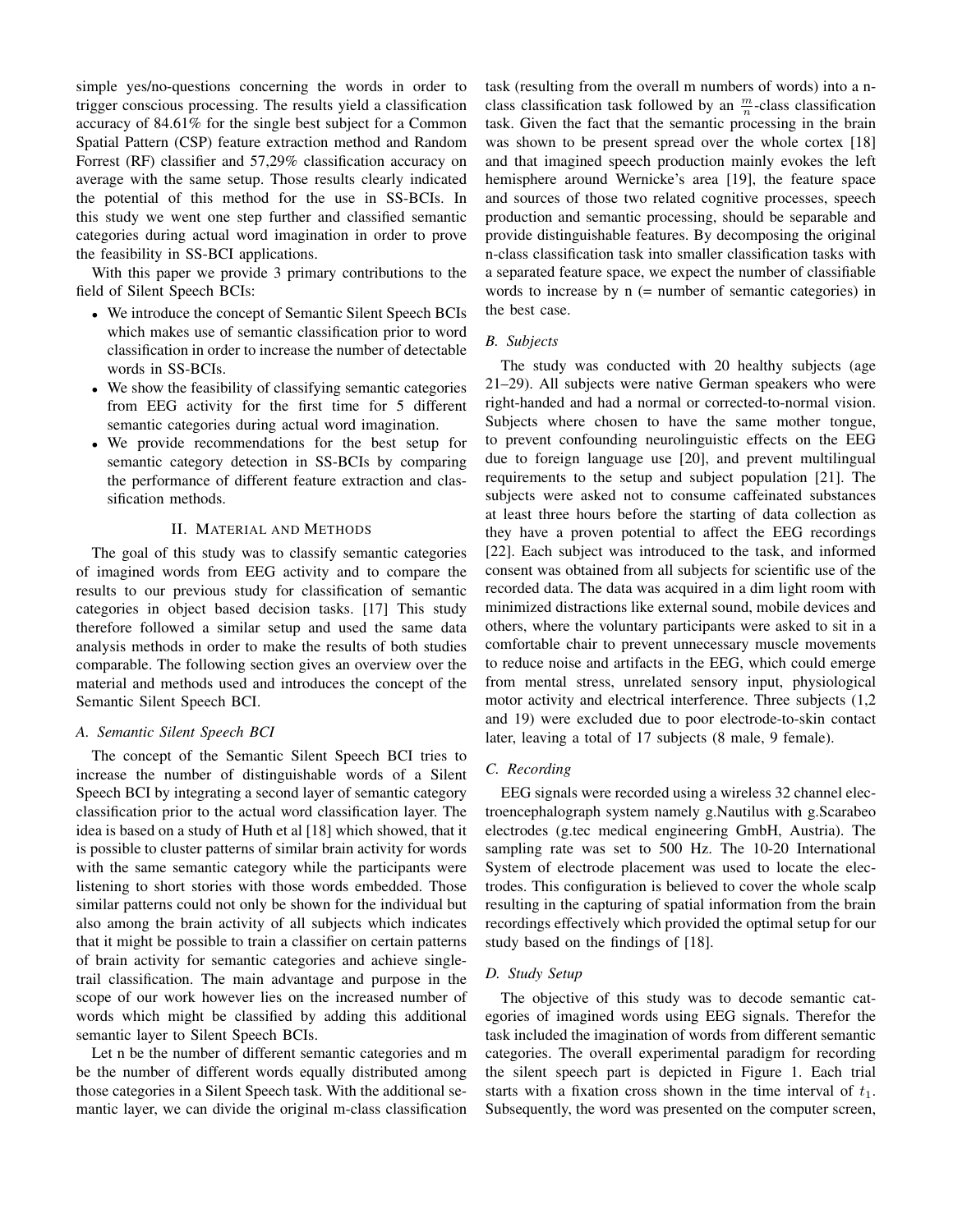which was later followed by the blinking of the fixation cross once. Then the participant was instructed to imagine the word by making use of sub-vocalization, i.e., saying the word in your mind once. A short break of 2s followed the next trial. The same 5 semantic categories were selected as during our last study [17], originally based on the findings of [18], namely: living, non-living, numbers, locations and action verbs. Each category contained 10 words to be processed, Table I gives an detailed overview.

In order to prevent classifying arbitrary brain states based on block-level temporal correlations rather than stimulus-related activity [23], we chose the partial-block-wise presentation paradigm which was introduced in [17]. In this procedure the words were presented in blocks of 10 according to their category. The words inside the blocks were randomly shuffled, each block was presented randomly once per trail and the experiment consisted of 4 trails, resulting in a total number of 200 samples per participant.



Fig. 1. Procedure of visual output on the screen during the silent speech imagination task, as done for 5 semantic categories in each trial ( $t_0 = \infty$ ,  $t_1 = (15. \pm 5.)$ s,  $t_2 = 2s$ ,  $t_3 = .30s$  and  $t_4 = 2.5s$ ).

## *E. Data analysis*

Preprocessing A basic preprocessing, including filtering and referencing, was applied to remove unwanted artifacts. Channels containing obvious signal quality issues as well as data segments identified to contain strong artifacts were labeled bad and thus, excluded from further analysis. The EEG was filtered with a second-order Butterworth notch filter with a lower cutoff frequency of 48Hz and an upper cutoff frequency of 52Hz, to remove power line noise. A fourth-order Butterworth

TABLE I SELECTED SEMANTIC CATEGORIES AND ITEMS PRESENTED IN THE SILENT SPEECH TASK, ORIGINALLY IN GERMAN, TRANSLATED TO ENGLISH.

| Category       | <b>Items</b>                                                                                                   |  |  |
|----------------|----------------------------------------------------------------------------------------------------------------|--|--|
| Locational     | Kitchen, Bathroom, Cellar, Garden, Court,<br>Bedroom, Living room, Staircase, Corridor,<br>Attic               |  |  |
| <b>Actions</b> | Throw, Open, Lift, Lower, Switch on,<br>Switch off, Put, Place, Push, Pull                                     |  |  |
| Living         | Dog, Cat, Peacock, Lamb, Pigeon, Mother,<br>Father, Grandmother, Grandfather, Doctor                           |  |  |
| Non-living     | Shutters, Heater, Television,<br>Light,<br>Telephone, Computer, Stove, Refrigerator,<br>Washing machine, dryer |  |  |
| <b>Numbers</b> | One, Two, Three, Four, Five, Six, Seven,<br>Eight, Nine, Ten, Eleven                                           |  |  |

was applied for high pass filtering at a cutoff frequency of 1Hz as recommended by [24]. Lowpass filtering was done using a 17th order Chebyshev type 2 filter with a cutoff frequency of 200Hz preserving the frequency range up to high-gamma [25], and a minimum of 60dB attenuation in the stop band, to obtain adequate roll-off. All the electrodes were referenced to common average over all electrodes to achieve low signal-to-noise ratio [26]. Further denoising of the EEG was done using a joined method of Independent Component Analysis (ICA) and wavelet denoising, referred to as waveletenhanced independent component analysis (wICA) [27] to remove artifacts.

Epoching The continuous EEG signal was cut into smaller epochs of different length for further analysis. Epochs were extracted in reference to the stimulus onset from the preprocessed data. To further analyze the impact of different epoching duration, three intervals were chosen, namely,  $T_1$  =  $0.3s - 0.8s$ ,  $T_2 = 0.3s - 1.5s$  and  $T_3 = 0s - 2s$ .  $T_1$  and  $T_2$  were supposed to cover the point around 400 ms after stimulus onset, as studies on semantics assume this to be the earliest point information is consciously processed [14]. The third interval was chosen as the entire period between stimulus onset and end of the task in order to cover as much information as possible.

Feature Extraction We investigated two feature extraction methods, first we assembled a feature vector containing features from the time and frequency domain and based on the different state-of-the-art literature in silent speech detection [28]–[31]. The features were extracted with the open-source python module PyEEG [32]. As a second feature extraction method we chose Common Spatial Patterns (CSP) which is a frequently used technique in BCI applications [33], [34].

Originally the CSP algorithm is developed for binary classification problems, but there are some studies showing the multiclass classification with One-vs-all scheme [35]–[37]. In this study, we implemented the multiclass classification setup as mentioned in [17] with five labels and a chance level at 20%.

Classification Classification was done based on two strategies, cross-subject and within-subject. In the cross-subject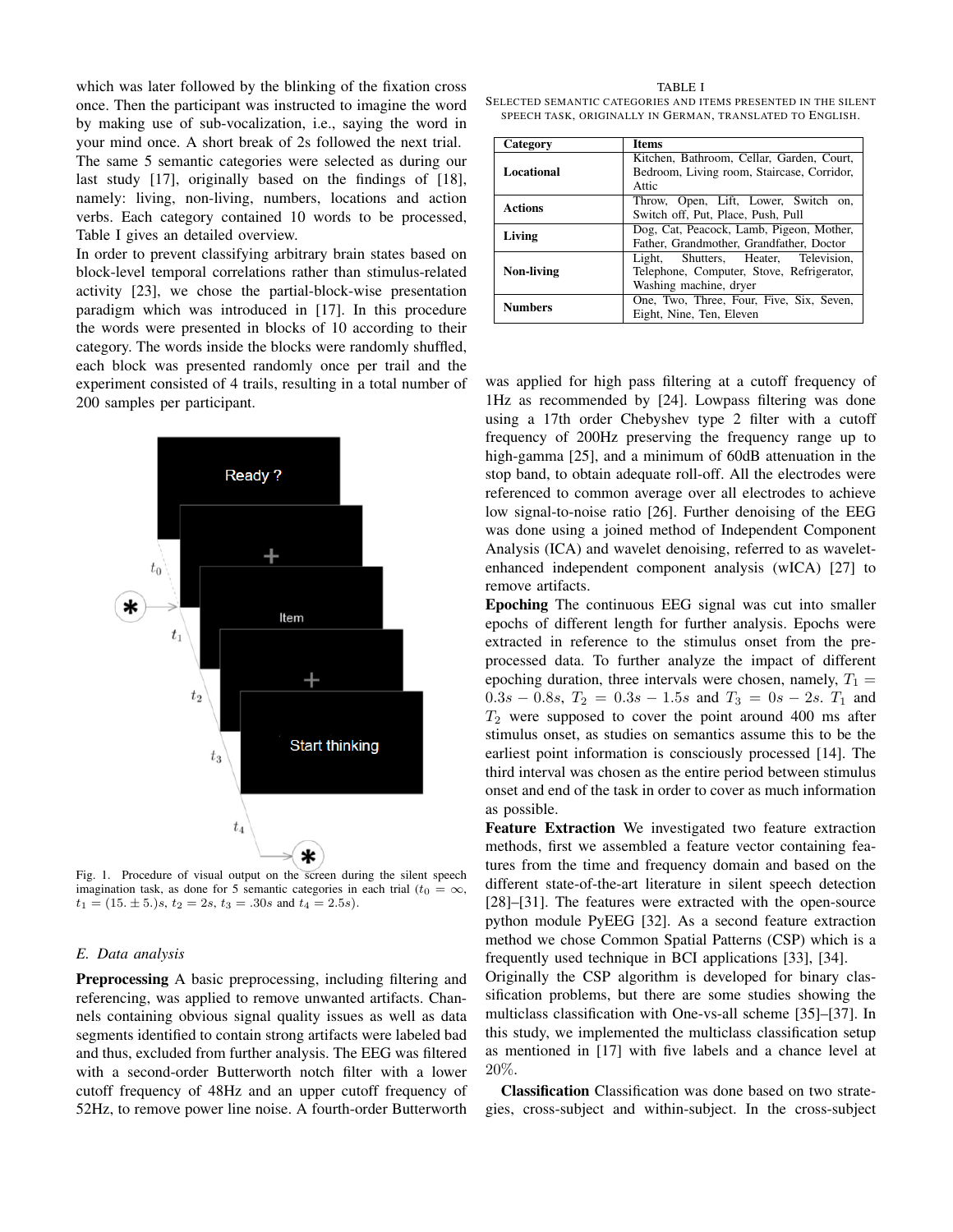analysis, the data from all subjects is taken together as a single input in order to find similar patterns among subjects while in within-subject analysis, the performance of the classifier is computed on the individual subjects data set. We used Support Vector Machine (SVM) and Random Forest (RF), because of their frequent use in EEG-based Silent Speech BCIs [7], [10], [38], both evaluated using grid search and five-fold crossvalidation with a test train split of 0.1. For the cross-subject data set, we further used a deep artificial neural network, the Multilayer Perceptron using the ADAM and SGD optimizer with mean-squared error as loss function. In this case grid search was performed to find the optimal number of hidden layers and chose the best learning rate in addition to the activation function. Unfortunately, within-subject analysis with neural networks was not possible due to the limited availability of data of an individual subject. All the experiments were multi-class classification problems with five labels resulting in a chance level of 20%.

Performance metrics To evaluate the performance of the classifiers, we have calculated the classification accuracy. Accuracy is the most commonly used performance metric and defined as the ratio of the total number of correct predictions to the total number of predictions overall. We have furthermore created the confusion matrix and classification reports including F1-score, Precision and Recall and present them in this work for the best performing subjects.

#### III. RESULTS

Table II shows the results for the cross-subject data set evaluated with the different classifiers (SVM, RF, MLP), feature extraction methods (CSP, FV) and concerning the different epoching intervals  $(T_1, T_2, T_3)$ . For the CSP feature extraction condition, the classifiers did not manage to exceed chance level. In all other cases, the classifiers evened out around 40% which is significantly above chance level and RF classifier achieved the highest accuracy for all epoching intervals.

TABLE II MEAN ACCURACY FOR THE CROSS-SUBJECT CLASSIFICATION DEPENDING ON THE DIFFERENT EPOCHING INTERVALS, FEATURE EXTRACTION METHODS (CSP AND FV) AND CLASSIFIERS (SVM, RF, MLP) USED.

| <b>Classifier</b> | $T_1 = 0.3s - 0.8s$ | $T_2 = 0.3s - 1.5s$ | $T_3 = 0s - 2s$  |
|-------------------|---------------------|---------------------|------------------|
| <b>SVM-CSP</b>    | $19.93 + 1.90\%$    | $20.05 + 2.11\%$    | $20.94 + 1.35\%$ |
| <b>RF-CSP</b>     | $22.54 + 2.64\%$    | $20.64 + 2.07\%$    | $21.65 + 1.24\%$ |
| <b>SVM-FV</b>     | $38.45 + 2.27\%$    | $37.21 + 2.06\%$    | $41.59 + 1.79\%$ |
| <b>RF-FV</b>      | $42.18 + 1.61\%$    | $40.05 + 2.25\%$    | $43.54 + 2.13\%$ |
| <b>MLP-ADAM</b>   | $38.92 \pm 2.75\%$  | $38.69 + 2.77\%$    | $39.64 + 1.10\%$ |
| <b>MLP-SGD</b>    | $40.17 + 1.08\%$    | $40.94 \pm 3.74\%$  | $40.88 + 2.50\%$ |

Figures  $2 - 5$  show the results for the within-subject condition and the different classifiers used on the assembled feature vector and the CSP feature extraction methods. For withinsubject analysis using the support vector machine and the feature vector, Figure 2 summarizes the results for all three intervals. Overall, the highest accuracy of 68.42% is achieved

by subject 4 in the duration  $T_1$ . The mean accuracies were reported to be  $46.08\%$ ,  $45.81\%$ , and  $47.81\%$  in the duration of  $T_1$ ,  $T_2$  and  $T_3$  respectively. Except for subjects 5 and 6, all the other subjects managed to achieve classification results above chance level as represented by the blue horizontal line across all the data arrangements and epoching intervals.



three different epoching intervals,  $T_1 = 0.3s - 0.8s$ ,  $T_2 = 0.3s - 1.5s$ ,  $T_3 = 0s - 2s$ 

Figure 3 shows the Accuracy versus Subject plot for all three epoching intervals using the random forest classifier and the feature vector. The overall highest accuracy of 70% is achieved by subjects 16 and 11 in the epoching interval  $T_3$  and  $T_2$ , respectively. The mean accuracies are 52.81%, 52.52%, and 55.18% in the duration of  $T_1$ ,  $T_2$  and  $T_3$  respectively. In this case, al the subjects managed to score above chance level, i.e., 20% represented by the horizontal blue line. As compared to SVM, RF reported better accuracies for all the subjects. Figure 4 presents the results obtained with the implemented



Subject Fig. 3. RF Within-subject Accuracy using the assembled feature vector for three different epoching intervals,  $T_1 = 0.3s - 0.8s$ ,  $T_2 = 0.3s - 1.5s$ ,  $T_3 = 0s - 2s$ 

CSP algorithm using a support vector machine. The overall highest accuracy of 95% is achieved by subject 10 in the interval of  $T_3$ . The confusion matrix for this condition can be found in figure 6 and the classification report in table III. The highest accuracies of 90%, 85%, and 95% are achieved in the interval  $T_1$ ,  $T_2$ , and  $T_3$ , respectively. The mean accuracies are 56.91%, 51.08%, and 55.77% in interval of  $T_1$ ,  $T_2$  and  $T_3$  respectively. The worst performing subject is subject 13, in the interval  $T_1$ . However, in the other two intervals  $T_2$  and  $T_3$ , subject 13 manages to achieve accuracies above chance level.

Figure 5 illustrates within-subject accuracy for all three epoching duration's using random forest with horizontal line representing the chance level. Overall, the highest accuracy achieved is 90% by subject 20 in the epoching interval of  $T_1 = 0.3s - 0.8s$ . The confusion matrix for this condition can be found in figure 7 and the classification report in table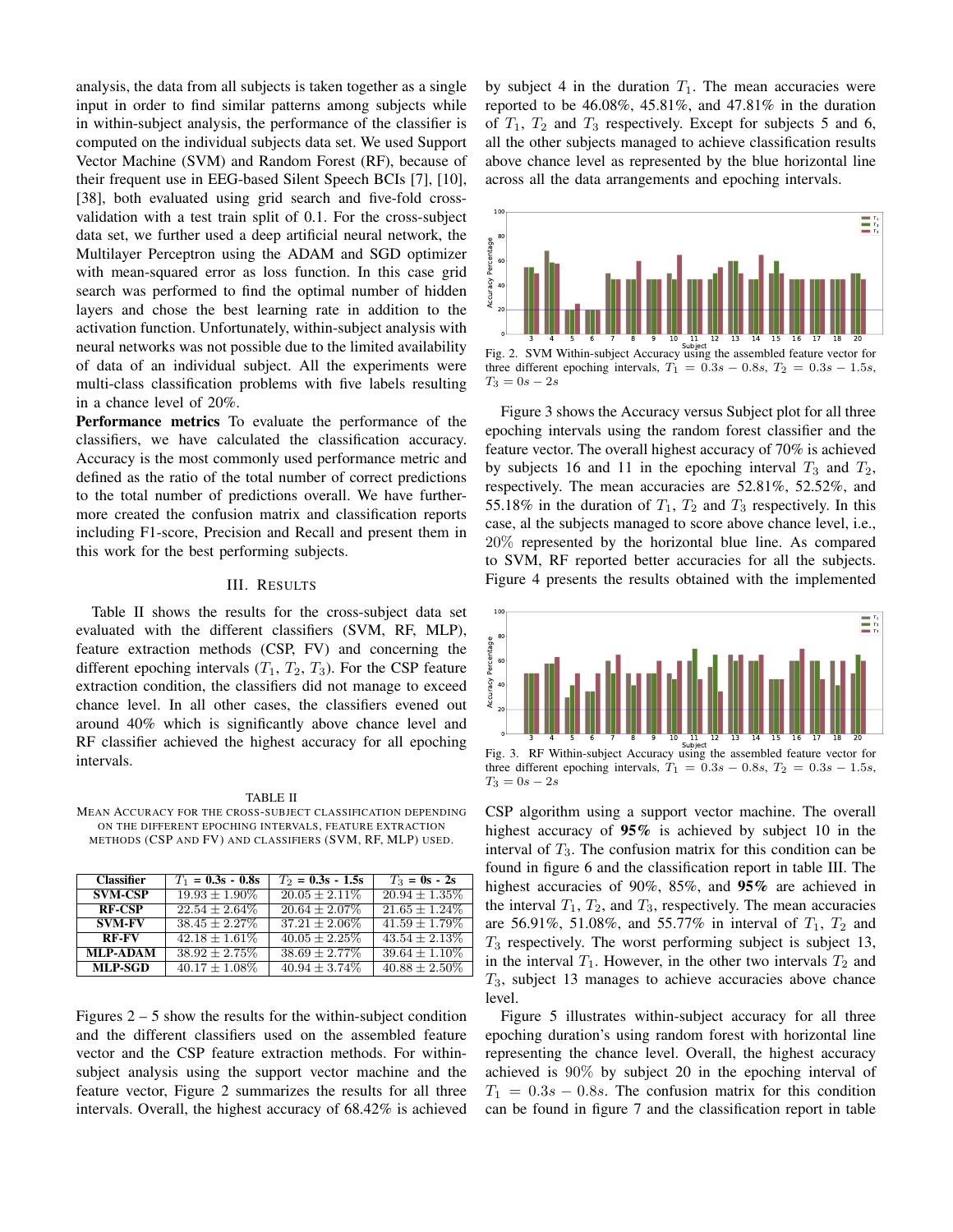

TABLE III CLASSIFICATION REPORT FOR SUBJECT 10 USING SVM-CSP AND  $T_3$ 

| Labels         | <b>F1-Score</b> | Precision | Recall | <b>Support</b> |
|----------------|-----------------|-----------|--------|----------------|
| actions        | 0.85            | 0.75      |        |                |
| living         |                 |           |        |                |
| Non-living     |                 |           |        |                |
| Locational     | 0.67            |           | 0.5    |                |
| <b>Numbers</b> |                 |           |        |                |

IV. The mean accuracies are 60.44%, 51.43%, and 51.93%, in  $T_1$ ,  $T_2$ , and  $T_3$ , respectively. The worst performing subject is 13, below chance level in the interval  $T_2$ . However, in other two intervals  $T_1$  and  $T_3$ , subject 13 manages to achieve above chance level. Subject 15 is at chance level in the interval  $T_2$ , while in the interval  $T_1$ , subject 15 manages to reach an accuracy of 60%. Therefore, we can observe a lot of fluctuation in accuracy in different epoching durations.



Fig. 5. RF Within-subject Accuracy using CSP for three different epoching intervals,  $T_1 = 0.3s - 0.8s$ ,  $T_2 = 0.3s - 1.5s$ ,  $T_3 = 0s - 2s$ 



Fig. 6. Confusion Matrix for Subject 10 in the interval  $T_3$  using SVM-CSP

## IV. DISCUSSION

The main goal of this study was to classify EEG activity related to semantic processing during word imagination. In



Fig. 7. Confusion Matrix for Subject 20 in the interval  $T_1$  using RF-CSP

TABLE IV CLASSIFICATION REPORT FOR SUBJECT 20 USING RF-CSP AND  $T_1$ 

| Labels         | <b>F1-Score</b> | <b>Precision</b> | Recall | <b>Support</b> |
|----------------|-----------------|------------------|--------|----------------|
| actions        | 0.85            | 0.75             |        |                |
| living         | 0.90            |                  | 0.83   |                |
| Non-living     |                 |                  |        |                |
| Locational     |                 |                  |        |                |
| <b>Numbers</b> | 0.8             | 0.8              | 0.8    |                |

our attempt to train different classifier and feature extraction methods on the recorded EEG data of all participants in the cross-subject condition, we can say, that the assembled feature vector as well as the Multi-Layer-Perceptron approach managed to exceed chance level witch classification accuracies of up to 43.54% for the Random Forrest Classifier and the assembled Feature Vector. These results indicate that the classification of semantic categories of imagined words based on cross-subject data might be possible. This hypothesis should be further investigated however with a larger dataset, especially to make use of the potential of the neural networks. The hypothesis, that the imagination of words from the same semantic category produces similar spatial patterns of EEG activity across all subjects, as shown for fMRI measurements in [18], could not be proven by the Common Spatial Pattern method, with classification accuracy around the chance level of 20%. These results are consistent with the findings of our previous study for the classification of semantic categories during object based decision tasks. [17]

The within-subject condition yield similar results as well. Our analysis clearly indicates that it is possible to classify the semantic category of a word a person was subvocalizing in his/her head with a remarkable single best classification accuracy of 95% for subject 10 with CSP feature extraction and SVM classifier. However, there does not seem to be one best setup or combination of epoching, feature extraction or classification methods. Comparing the two feature extraction methods used we can say that CSP deliverd better results on average than the assembled feature vector. While the feature vector managed to produce a more uniform distribution amongst the subjects with no significant outliers, the results for CSP vary strongly among subjects.

The two classifiers used do not produce significantly differ-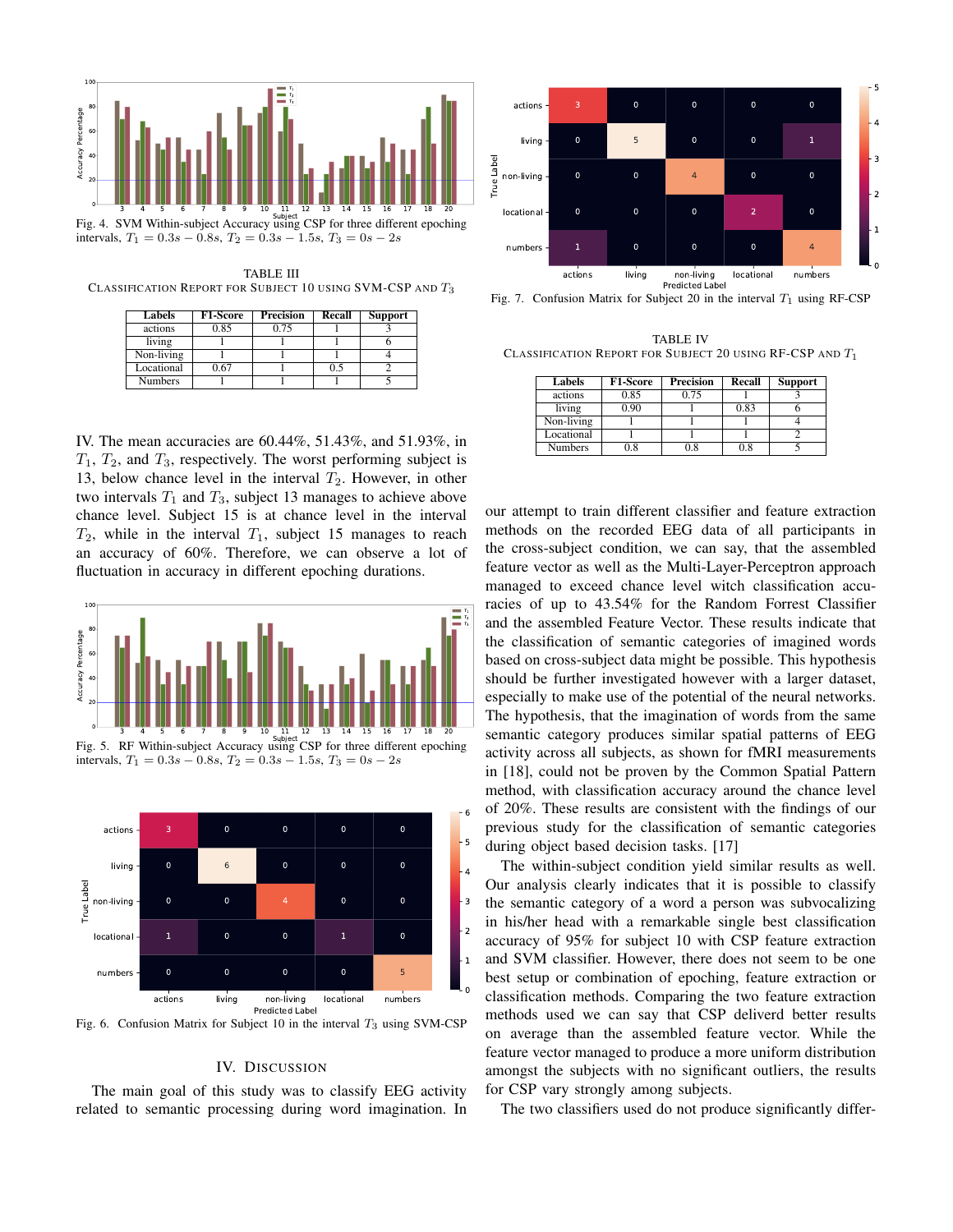ent results within the two feature extraction methods but again on average the Random Forrest classifier performed slightly better than the Support Vector Machine with one exception for SVM and CSP at  $T_3$  where the single best subject was reported.

Although those results show that on average the best method for semantic category classification in word imagination tasks (among those presented in this study) is a Common Spatial Pattern feature extraction combined with a Random Forrest Classifier with an epoching interval of 300 - 800 ms after word imagination onset, we clearly recommend to tailor those methods to the individual. As shown in our previous study for object based decision tasks, the word imagination task appears to be highly subject specific. While subject 14 managed to achieve classification accuracies of above 60% for the Feature Vector it hardly manages to exceed chance level for the Common Spatial Pattern method. The opposite holds for subjects 5 and 6 although improvement can be shown when switching from a Support Vector Machine to a Random Forrest Classifier in the Feature Vector condition. While subject 10 achieved the best results in all feature extraction and classification methods within the epoching interval  $T_3$ , subject 3 performed best within the interval  $T_1$ , and the results of subject 4 regarding the epoching interval vary completely under the different conditions.

## V. CONCLUSION AND FUTURE WORK

The goal of this work was to explore the potential of classifying the semantic categories of imagined words from EEG data for the use in Silent Speech BCIs. We introduced the concept of Semantic Silent Speech BCIs and implemented various feature extraction and classification methods as well as different epoching intervals with the aim to provide a recommendation for a best possible setup concerning semantic category classification during word imagination. We furthermore analysed the data in a cross-subject approach with the intention to find similar patterns in brain activity among subjects but also investigated a within-subject condition where the classification was done on the data of each subject individually.

The cross-subject results did not show the expected common spatial patterns among all participants but promising results could be achieved on temporal and spectral features. With classification accuracies of up to 43.54% the proposed method with a Random Forrest classifier clearly exceeded the chance level of 20% but is still far from an accuracy needed for real world applications. This approach should be further evaluated in the future on a larger data set to fully exploit the potential of Neural Networks for classification which usually work with a tremendous amount of input data, larger than what could be provided in this study.

The results for the individual subjects were promising as well but highly distributed among the different epoching intervals, feature extraction and classification methods. The results clearly indicate that it is possible to classify the semantic category of a word during word imagination, with a best average classification accuracy of 60.44% for CSP feature extraction and SVM classifier in a time interval of 0.3s - 0.8s after imagination onset, and a best single subject classification accuracy of even 95% for CSP and RF classifier for the full length time interval of 0s - 2s. As shown in our last study on semantic category classification in object based decision tasks, the epoching intervals, feature extraction and classification methods are highly subject specific. There was no clear best setup to recommend for semantic category classification but rather the conclusion to select the different methods tailored to the individual based on predefined training sessions.

As future work we plan to extend our collected datasets and go the last step on the way to a real Semantic Silent Speech BCI by actually implementing the 2-layer approach of classifying the semantic category of an imagined word first followed by the classification of the word itself in an applied Semantic Silent Speech BCI scenario.

## VI. ACKNOWLEDGMENT

## **REFERENCES**

- [1] João Freitas, António Teixeira, Miguel Sales Dias, and Samuel Silva. *An Introduction to Silent Speech Interfaces*. Springer, 2017.
- [2] Bruce Denby, Tanja Schultz, Kiyoshi Honda, Thomas Hueber, Jim M Gilbert, and Jonathan S Brumberg. Silent speech interfaces. *Speech Communication*, 52(4):270–287, 2010.
- [3] Stephanie Martin, Peter Brunner, Iñaki Iturrate, José del R Millán, Gerwin Schalk, Robert T Knight, and Brian N Pasley. Word pair classification during imagined speech using direct brain recordings. *Scientific reports*, 6:25803, 2016.
- [4] Mashael M AlSaleh, Mahnaz Arvaneh, Heidi Christensen, and Roger K Moore. Brain-computer interface technology for speech recognition: A review. In *2016 Asia-Pacific Signal and Information Processing Association Annual Summit and Conference (APSIPA)*, pages 1–5. IEEE, 2016.
- [5] Stephanie Martin, Peter Brunner, Iñaki Iturrate, José del R Millán, Gerwin Schalk, Robert T Knight, and Brian N Pasley. Word pair classification during imagined speech using direct brain recordings. *Scientific reports*, 6:25803, 2016.
- [6] Christian Herff, Dominic Heger, Adriana De Pesters, Dominic Telaar, Peter Brunner, Gerwin Schalk, and Tanja Schultz. Brain-to-text: decoding spoken phrases from phone representations in the brain. *Frontiers in neuroscience*, 9:217, 2015.
- [7] Li Wang, Xiong Zhang, Xuefei Zhong, and Yu Zhang. Analysis and classification of speech imagery eeg for bci. *Biomedical signal processing and control*, 8(6):901–908, 2013.
- [8] Chad M Spooner, Erik Viirre, and Bradley Chase. From explicit to implicit speech recognition. In *International Conference on Augmented Cognition*, pages 502–511. Springer, 2013.
- [9] Torres-García Alejandro Antonio, Reyes-García Carlos Alberto, and Villaseñor-Pineda Luis. Toward a silent speech interface based on unspoken speech. In *Proceeding of the 5th International Joint Conference on Biomedical Engineering Systems and Technologies*, 2012.
- [10] Mohanchandra K and Saha S. A communication paradigm using subvocalized speech: translating brain signals into speech. *Augmented Human Res 1 3*, 2016.
- [11] Chuong H Nguyen, George K Karavas, and Panagiotis Artemiadis. Inferring imagined speech using eeg signals: a new approach using riemannian manifold features. *Journal of neural engineering*, 15(1):016002, 2017.
- [12] Erick F González-Castañeda, Alejandro A Torres-García, Carlos A Reyes-García, and Luis Villaseñor-Pineda. Sonification and textification: Proposing methods for classifying unspoken words from eeg signals. *Biomedical Signal Processing and Control*, 37:82–91, 2017.
- [13] Seo-Hyun Lee, Minji Lee, Ji-Hoon Jeong, and Seong-Whan Lee. Towards an eeg-based intuitive bci communication system using imagined speech and visual imagery. In *2019 IEEE International Conference on Systems, Man and Cybernetics (SMC)*, pages 4409–4414. IEEE, 2019.